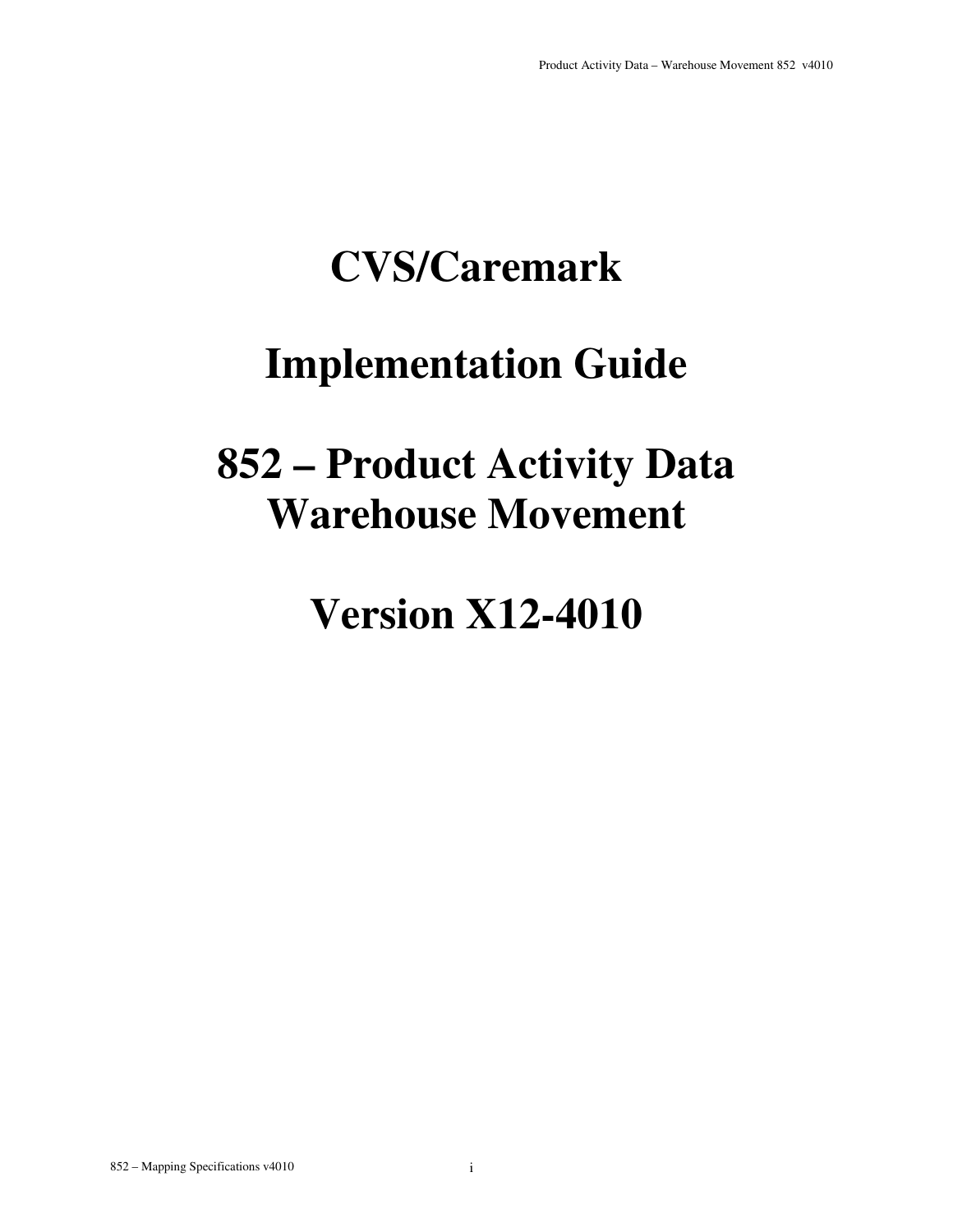### **Table of Contents**

| 852        |  |
|------------|--|
| <b>ST</b>  |  |
| XО         |  |
| N9         |  |
| N1         |  |
| N1         |  |
| LIN        |  |
| LIN        |  |
| <b>CTP</b> |  |
| <b>PO4</b> |  |
| ZA         |  |
| ZA         |  |
| <b>SDO</b> |  |
| <b>CTT</b> |  |
| SE         |  |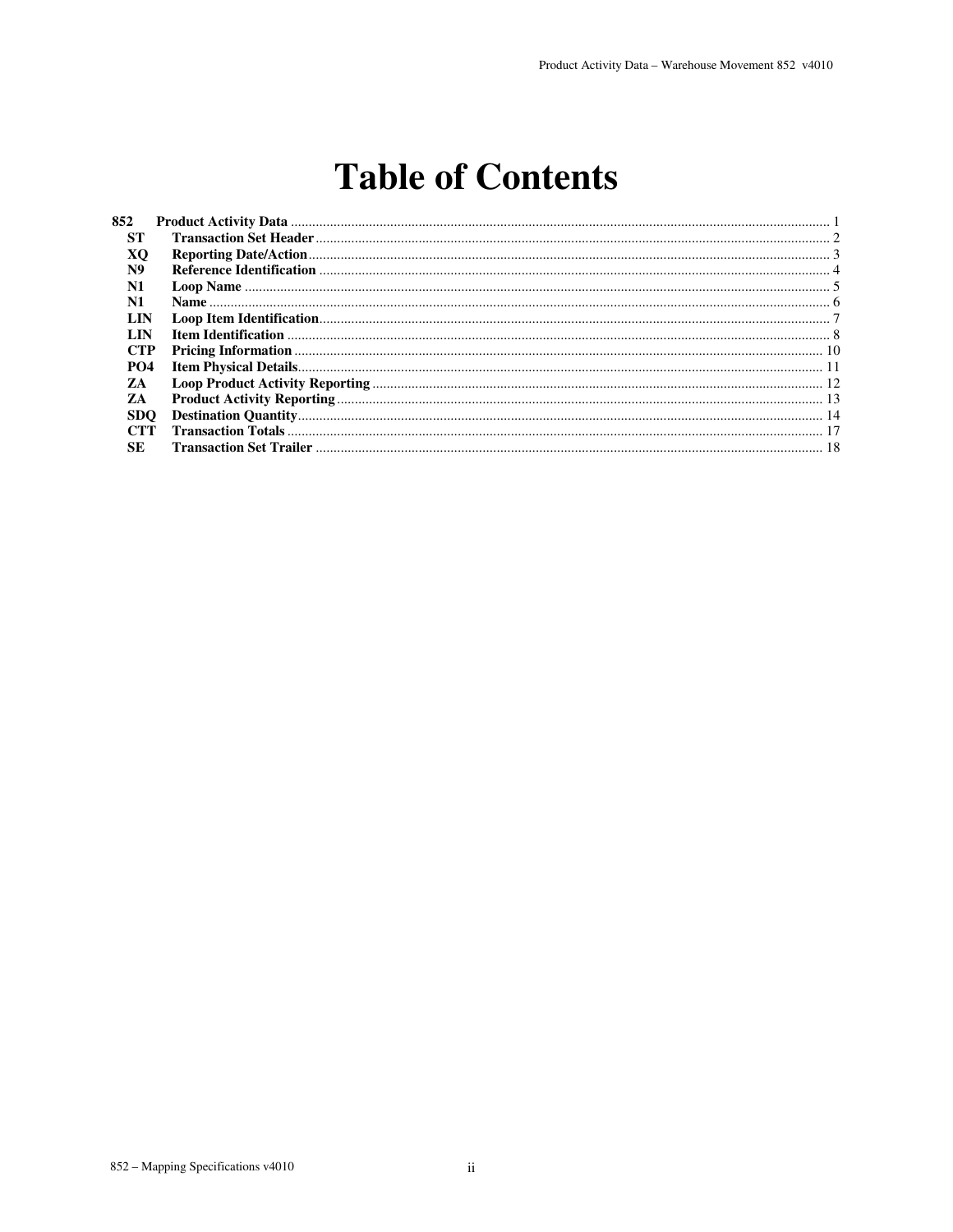### **852 Product Activity Data**

### **Functional Group=PD**

**Purpose:** This Draft Standard for Trial Use contains the format and establishes the data contents of the Product Activity Data Transaction Set (852) for use within the context of an Electronic Data Interchange (EDI) environment. The transaction set can be used by a distributor, warehouse, or retailer to advise a trading partner of inventory, sales, and other product activity information. Product activity data enables a trading partner to plan and ship, or propose inventory replenishment quantities, for distribution centers, warehouses or retail outlets.The receiver of the transaction set will maintain some type of inventory/product movement records for its trading partners to enable replenishment calculations based on data provided by the distributor, warehouse or retailer.

#### **Heading:**

| <u>Pos</u> | <u>Id</u>               | <b>Segment Name</b>           | Req | <b>Max Use</b> | Repeat | <b>Notes</b>   | <u>Usage</u> |
|------------|-------------------------|-------------------------------|-----|----------------|--------|----------------|--------------|
| 010        | ST                      | <b>Transaction Set Header</b> | M   |                |        |                | Must use     |
| 020        | XO                      | Reporting Date/Action         | M   |                |        |                | Must use     |
| 040        | N9                      | Reference Identification      |     | >١             |        |                | Must use     |
|            | $LOOP$ ID $\text{-}$ N1 |                               |     |                | 200    | <b>N1/060L</b> |              |
| 060        | N1                      | Name                          |     |                |        | N1/060         | Must use     |

#### **Detail:**

| Pos | Id                   | <b>Segment Name</b>               | Req | <b>Max Use</b> | <b>Repeat</b> | <b>Notes</b>   | <b>Usage</b> |
|-----|----------------------|-----------------------------------|-----|----------------|---------------|----------------|--------------|
|     | <b>LOOP ID - LIN</b> |                                   |     |                | 999999        |                |              |
| 010 | LIN                  | Item Identification               |     |                |               |                | Must use     |
| 020 | <b>CTP</b>           | Pricing Information               |     | 25             |               |                | Must use     |
| 030 | PO <sub>4</sub>      | <b>Item Physical Details</b>      |     |                |               |                | Must use     |
|     | <b>LOOP ID - ZA</b>  |                                   |     |                | >1            | <b>N2/080L</b> |              |
| 080 | ZA                   | <b>Product Activity Reporting</b> | M   |                |               | N2/080         | Must use     |
| 110 | <b>SDO</b>           | <b>Destination Quantity</b>       |     | >1             |               |                | Must use     |

#### **Summary:**

| <u>Pos</u> |     | <b>Segment Name</b>            | Rea | <b>Max Use</b> | Repeat | <b>Notes</b> | $\cup$ sage |
|------------|-----|--------------------------------|-----|----------------|--------|--------------|-------------|
| 010        | CTT | <b>Transaction Totals</b>      |     |                |        | N3/010       | Must use    |
| 020        | SE  | <b>Transaction Set Trailer</b> | M   |                |        |              | Must use    |

#### **Notes:**

- 1/060L The reporting location is required. The reporting location is specified explicitly in the N1 segment using the code RL in N101, or implicitly using the SDQ segment (Table 2) with the location data elements. They are mutually exclusive (the SDQ and the N1 with N101 containing RL).
- 1/060 The reporting location is required. The reporting location is specified explicitly in the N1 segment using the code RL in N101, or implicitly using the SDQ segment (Table 2) with the location data elements. They are mutually exclusive (the SDQ and the N1 with N101 containing RL).
- 2/080L The quantity for the item identified in the LIN segment is required. Quantity is specified either in the ZA segment (ZA02) or in the SDQ segment.
- 2/080 The quantity for the item identified in the LIN segment is required. Quantity is specified either in the ZA segment (ZA02) or in the SDQ segment.
- 3/010 The number of line items (CTT01) is the accumulation of the number of LIN segments. Hash total (CTT02) is not used in this transaction set. When sending item and activity data in the LIN loop, the CTT segment is required.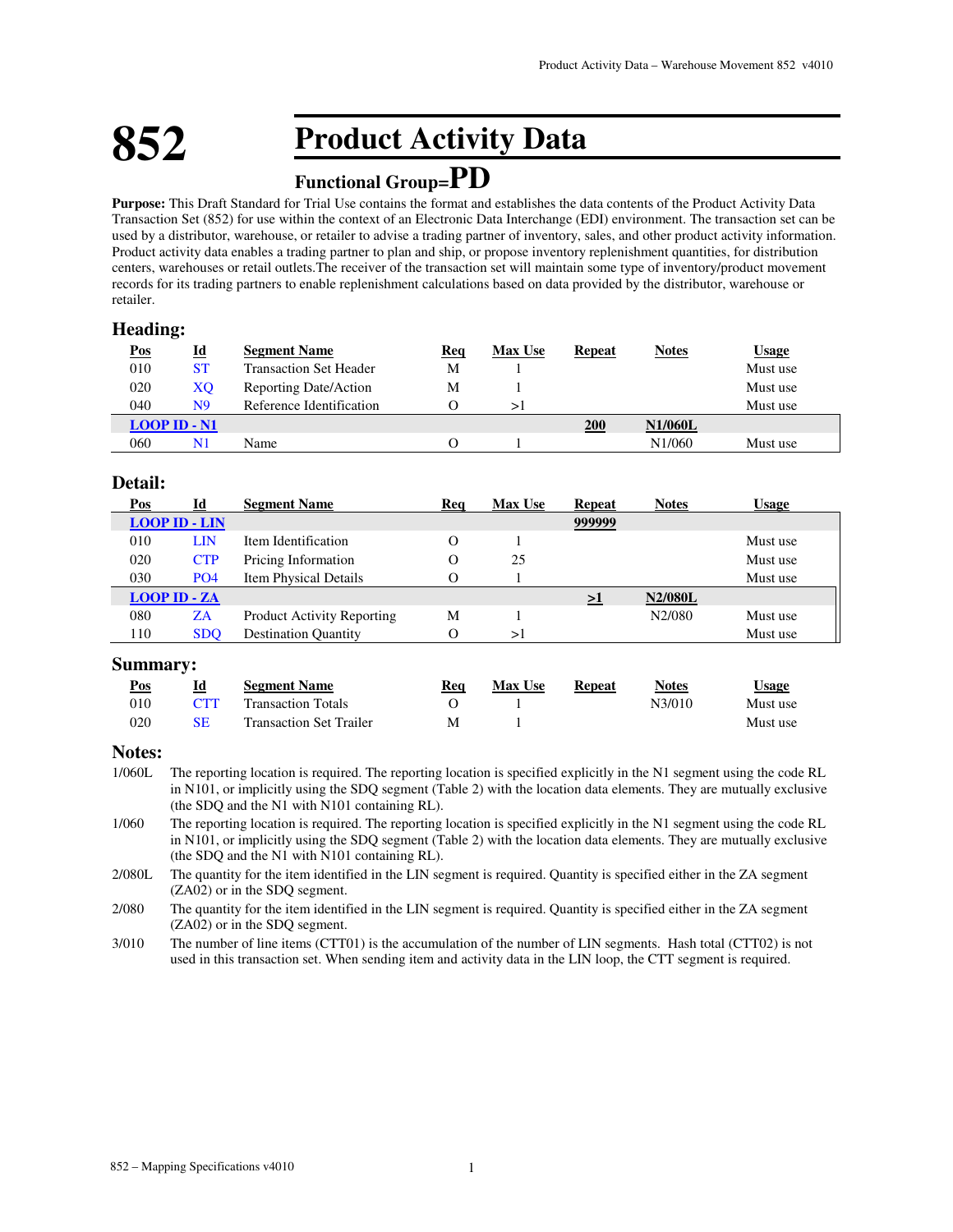# **ST Transaction Set Header Pos: 010 Max: 1**<br> **Pos: 010 Max: 1**<br> **Loop: N/A Elements: 2**

**Heading - Mandatory Elements: 2** 

**User Option (Usage):** Must use

**Purpose:** To indicate the start of a transaction set and to assign a control number

#### **Element Summary: Ref Id Element Name Req Type Min/Max Usage** ST01 143 **Transaction Set Identifier Code** M ID 3/3 Must use **Description:** Code uniquely identifying a Transaction Set **CodeList Summary** (Total Codes: 298, Included: 1) **Code Name** Product Activity Data ST02 329 **Transaction Set Control Number** M AN 4/9 Must use **Description:** Identifying control number that must be unique within the transaction set functional group assigned by the originator for a transaction set

#### **Semantics:**

1.The transaction set identifier (ST01) used by the translation routines of the interchange partners to select the appropriate transaction set definition (e.g., 810 selects the Invoice Transaction Set).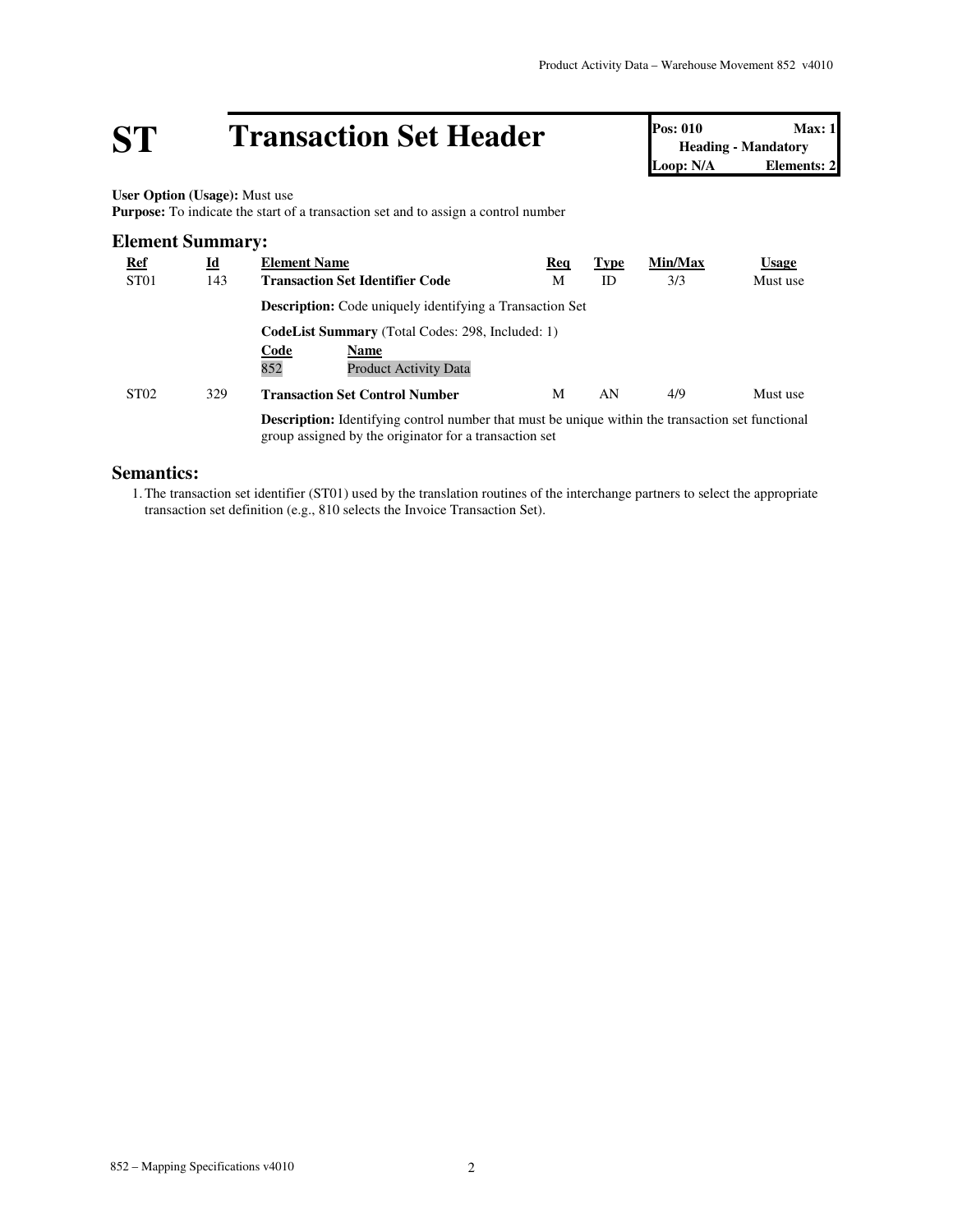# **XQ Reporting Date/Action Pos: 020 Max: 1**<br> **Reporting Date/Action Pos: 020 Max: 1**<br> **Loop: N/A Elements: 3**

**Heading - Mandatory Elements: 3** 

**User Option (Usage):** Must use Purpose: To specify reporting date and action to be taken

#### **Element Summary:**

| Ref<br>XQ01 | $\underline{\mathbf{Id}}$<br>305 | <b>Element Name</b><br><b>Transaction Handling Code</b>                                       | Req<br>М | <b>Type</b><br>ID | Min/Max<br>1/2 | <b>Usage</b><br>Must use |
|-------------|----------------------------------|-----------------------------------------------------------------------------------------------|----------|-------------------|----------------|--------------------------|
|             |                                  | <b>Description:</b> Code designating the action to be taken by all parties                    |          |                   |                |                          |
|             |                                  | <b>CodeList Summary</b> (Total Codes: 23, Included: 1)                                        |          |                   |                |                          |
|             |                                  | <b>Code</b><br>Name<br>G<br>Plan Order(s) and Ship Product                                    |          |                   |                |                          |
| XO02        | 373                              | Date                                                                                          | М        | DT                | 8/8            | Must use                 |
|             |                                  | <b>Description:</b> Date expressed as CCYYMMDD<br>Start Date - Begin Date of Reporting Period |          |                   |                |                          |
| XO03        | 373                              | Date                                                                                          | $\Omega$ | DT                | 8/8            | Must use                 |
|             |                                  | <b>Description:</b> Date expressed as CCYYMMDD<br>End Date – Ending Date of Reporting Period  |          |                   |                |                          |

#### **Semantics:**

1. XQ02 is the reporting date. If reporting a date range, then XQ02 is the start date and XQ03 is the end date.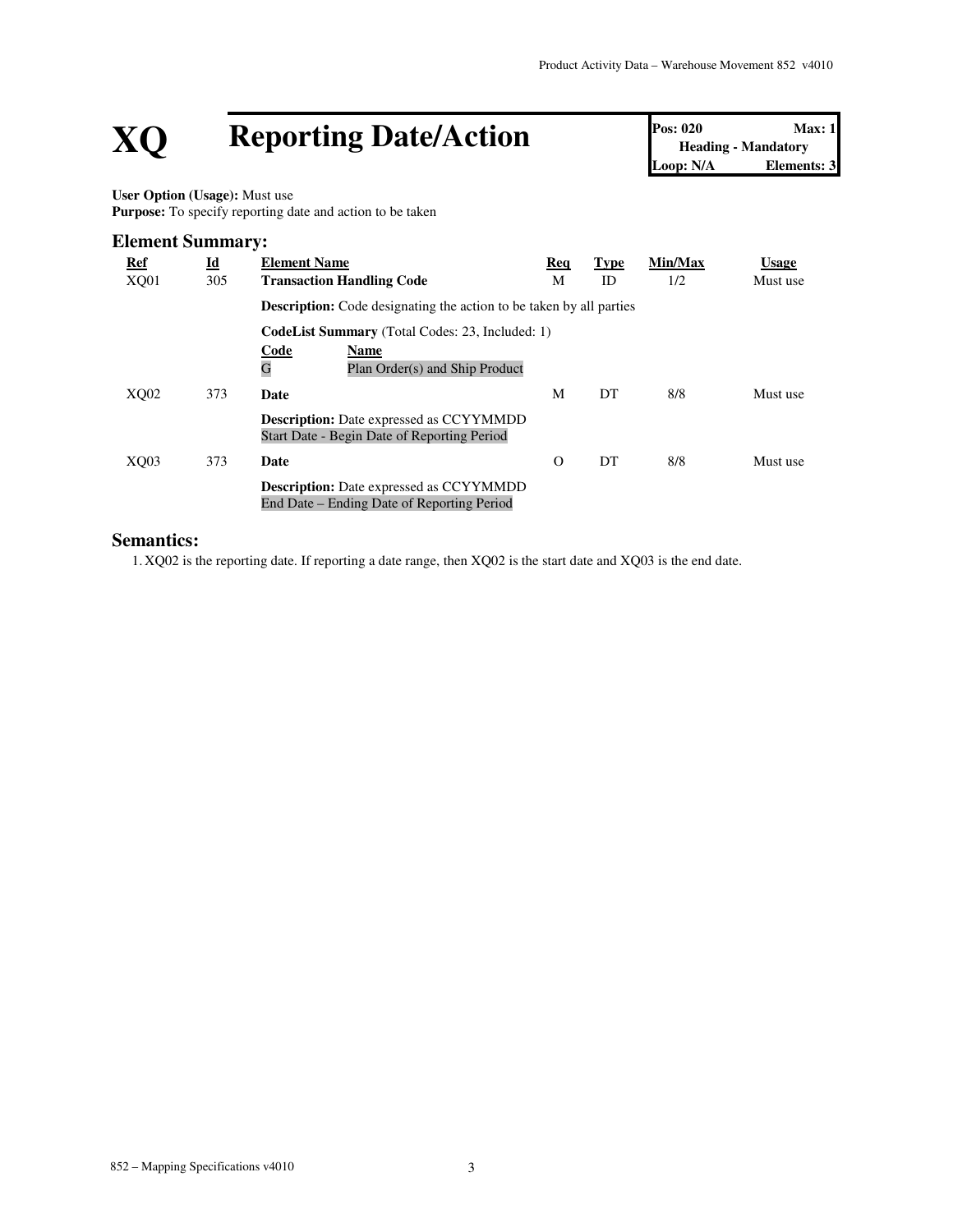# **N9 Reference Identification Pos: 040 Max: >1**<br> **Loop: N/A Elements: 2**<br> **Loop: N/A Elements: 2**

**Heading - Optional Elements: 2** 

**User Option (Usage):** Must use

**Purpose:** To transmit identifying information as specified by the Reference Identification Qualifier

| <b>Element Summary:</b> |                                  |                                                                                                                                                                                     |          |                   |                |                          |
|-------------------------|----------------------------------|-------------------------------------------------------------------------------------------------------------------------------------------------------------------------------------|----------|-------------------|----------------|--------------------------|
| <u>Ref</u><br>N901      | $\underline{\mathbf{Id}}$<br>128 | <b>Element Name</b><br><b>Reference Identification Qualifier</b>                                                                                                                    | Req<br>M | <b>Type</b><br>ID | Min/Max<br>2/3 | <b>Usage</b><br>Must use |
|                         |                                  | <b>Description:</b> Code qualifying the Reference Identification                                                                                                                    |          |                   |                |                          |
|                         |                                  | <b>CodeList Summary</b> (Total Codes: 1503, Included: 1)<br><b>Code</b><br><b>Name</b><br><b>VR</b><br>Vendor ID Number                                                             |          |                   |                |                          |
| N902                    | 127                              | <b>Reference Identification</b>                                                                                                                                                     | X        | AN                | 1/30           | Must use                 |
|                         |                                  | <b>Description:</b> Reference information as defined for a particular Transaction Set or as specified by the<br>Reference Identification Qualifier<br>Vendor Number Assigned by CVS |          |                   |                |                          |

#### **Syntax Rules:**

1.R0203 - At least one of N902 or N903 is required.

2.C0605 - If N906 is present, then N905 is required.

#### **Semantics:**

1. N906 reflects the time zone which the time reflects.

2. N907 contains data relating to the value cited in N902.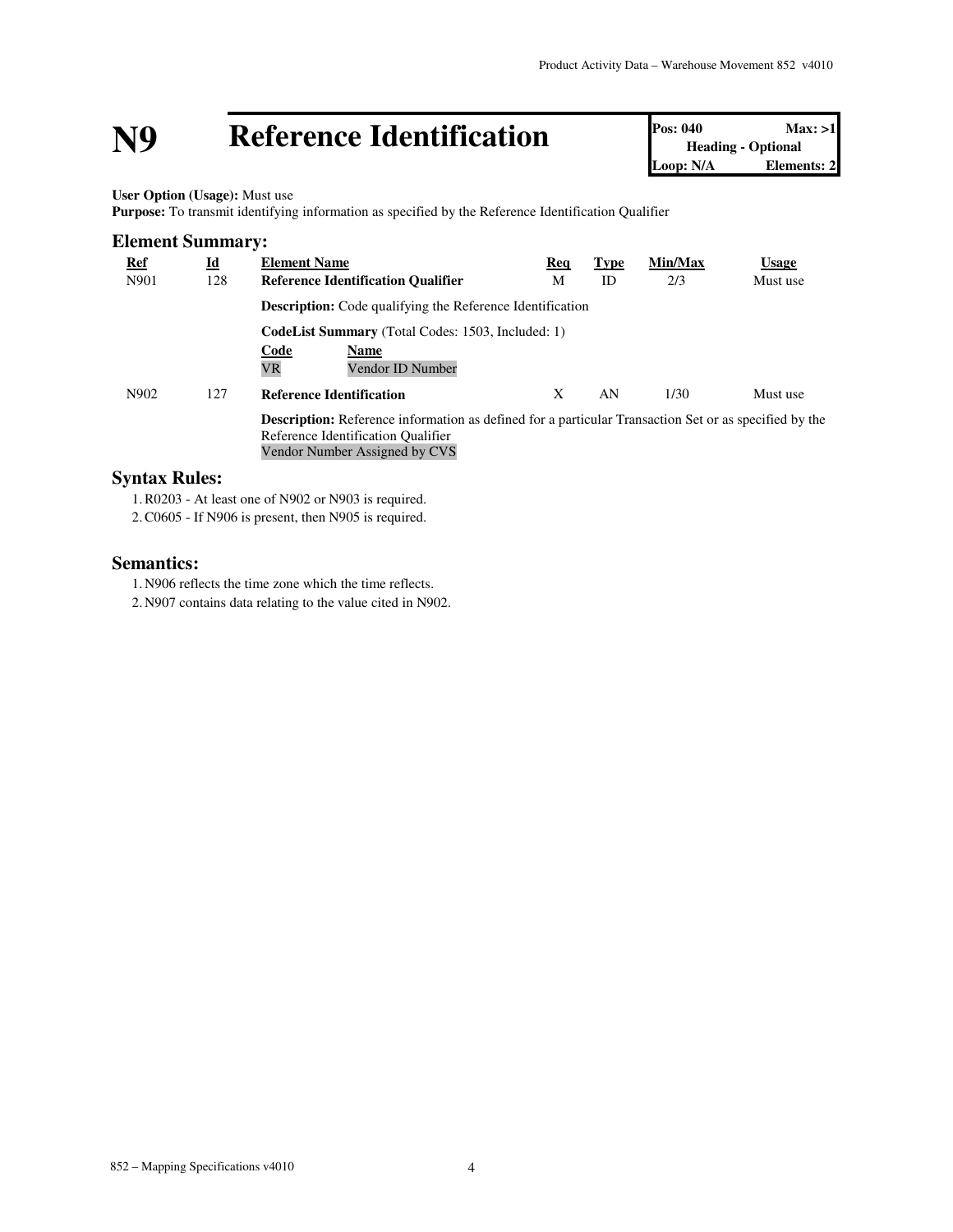| <b>Loop Name</b>                     | <b>Pos: 060</b> | Repeat: 200   |
|--------------------------------------|-----------------|---------------|
|                                      |                 | Optional      |
|                                      | Loop: N1        | Elements: N/A |
| <b>User Option (Usage):</b> Must use |                 |               |

**Purpose:** To identify a party by type of organization, name, and code

#### **Loop Summary:**

| Pos | Id | <b>Segment Name</b> | Rea | <b>Max Use</b> | Repeat | <u> Usage</u> |
|-----|----|---------------------|-----|----------------|--------|---------------|
| 060 | N. | Name                |     |                |        | Must use      |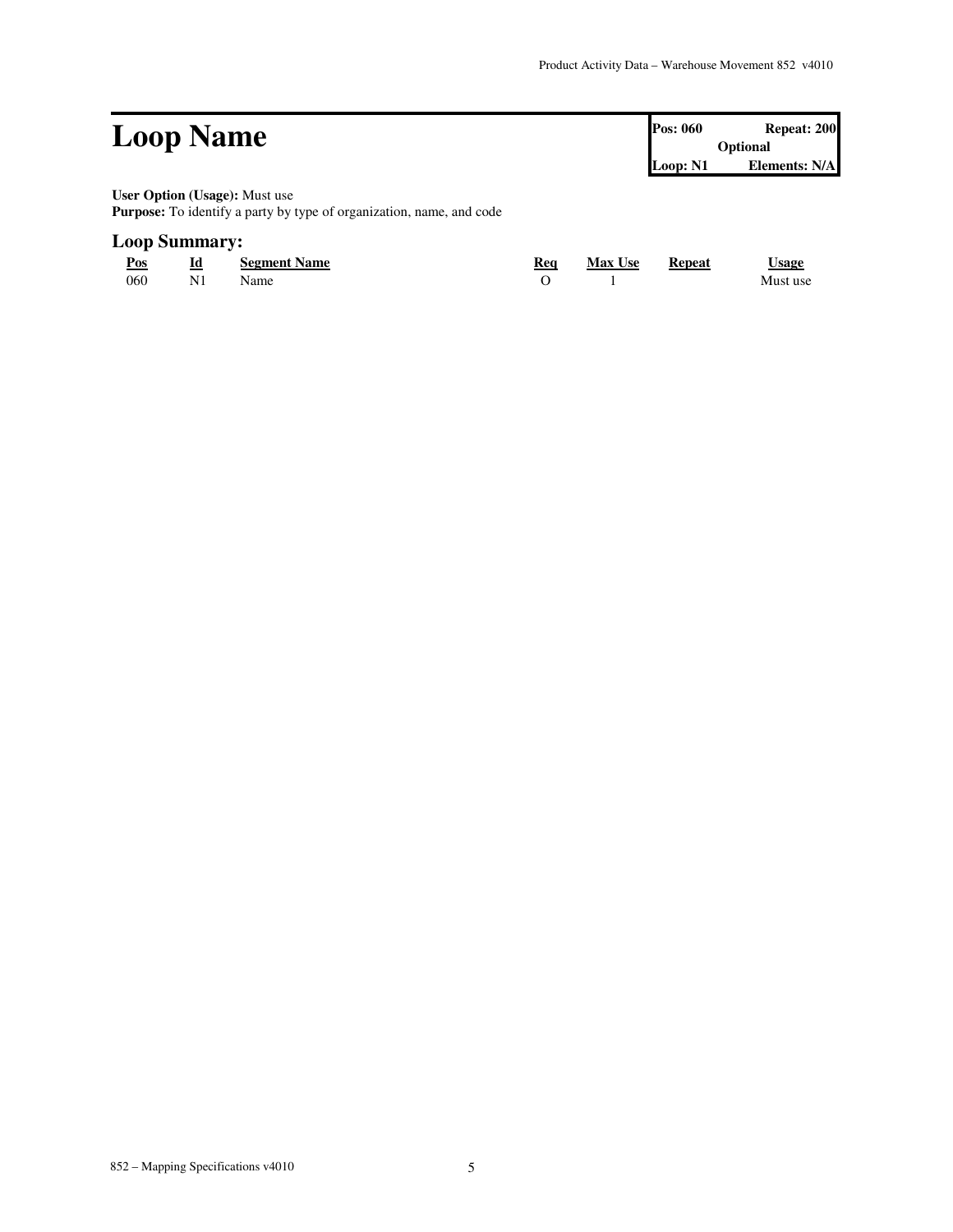### **N1 Name Pos:**  $060$  **Max:** 1<br>**Heading - Optional**

**Heading - Optional Loop: N1 Elements: 4**

#### **User Option (Usage):** Must use

**Purpose:** To identify a party by type of organization, name, and code

| <b>Element Summary:</b> |                           |                                                                                                               |            |             |         |              |
|-------------------------|---------------------------|---------------------------------------------------------------------------------------------------------------|------------|-------------|---------|--------------|
| <b>Ref</b>              | $\underline{\mathbf{Id}}$ | <b>Element Name</b>                                                                                           | <b>Req</b> | <b>Type</b> | Min/Max | <b>Usage</b> |
| N <sub>10</sub> 1       | 98                        | <b>Entity Identifier Code</b>                                                                                 | M          | ID          | 2/3     | Must use     |
|                         |                           | <b>Description:</b> Code identifying an organizational entity, a physical location, property or an individual |            |             |         |              |
|                         |                           | <b>CodeList Summary</b> (Total Codes: 1312, Included: 1)                                                      |            |             |         |              |
|                         |                           | <b>Code</b><br><u>Name</u>                                                                                    |            |             |         |              |
|                         |                           | <b>ST</b><br>Ship To                                                                                          |            |             |         |              |
| N <sub>102</sub>        | 93                        | <b>Name</b>                                                                                                   | X          | AN          | 1/60    | Must use     |
|                         |                           | <b>Description:</b> Free-form name                                                                            |            |             |         |              |
| N <sub>10</sub> 3       | 66                        | <b>Identification Code Qualifier</b>                                                                          | X          | ID          | 1/2     | Must use     |
|                         |                           | <b>Description:</b> Code designating the system/method of code structure used for Identification Code (67)    |            |             |         |              |
|                         |                           | <b>CodeList Summary</b> (Total Codes: 215, Included: 1)                                                       |            |             |         |              |
|                         |                           | Code<br>Name                                                                                                  |            |             |         |              |
|                         |                           | D-U-N-S Number, Dun & Bradstreet                                                                              |            |             |         |              |
| N <sub>104</sub>        | 67                        | <b>Identification Code</b>                                                                                    | X          | AN          | 2/80    | Must use     |
|                         |                           | <b>Description:</b> Code identifying a party or other code<br>D-U-N-S Number                                  |            |             |         |              |
|                         | $\mathbf{r}$              |                                                                                                               |            |             |         |              |

#### **Syntax Rules:**

1.R0203 - At least one of N102 or N103 is required.

2. P0304 - If either N103 or N104 is present, then the other is required.

#### **Comments:**

1.This segment, used alone, provides the most efficient method of providing organizational identification. To obtain this efficiency the "ID Code" (N104) must provide a key to the table maintained by the transaction processing party.

2. N105 and N106 further define the type of entity in N101.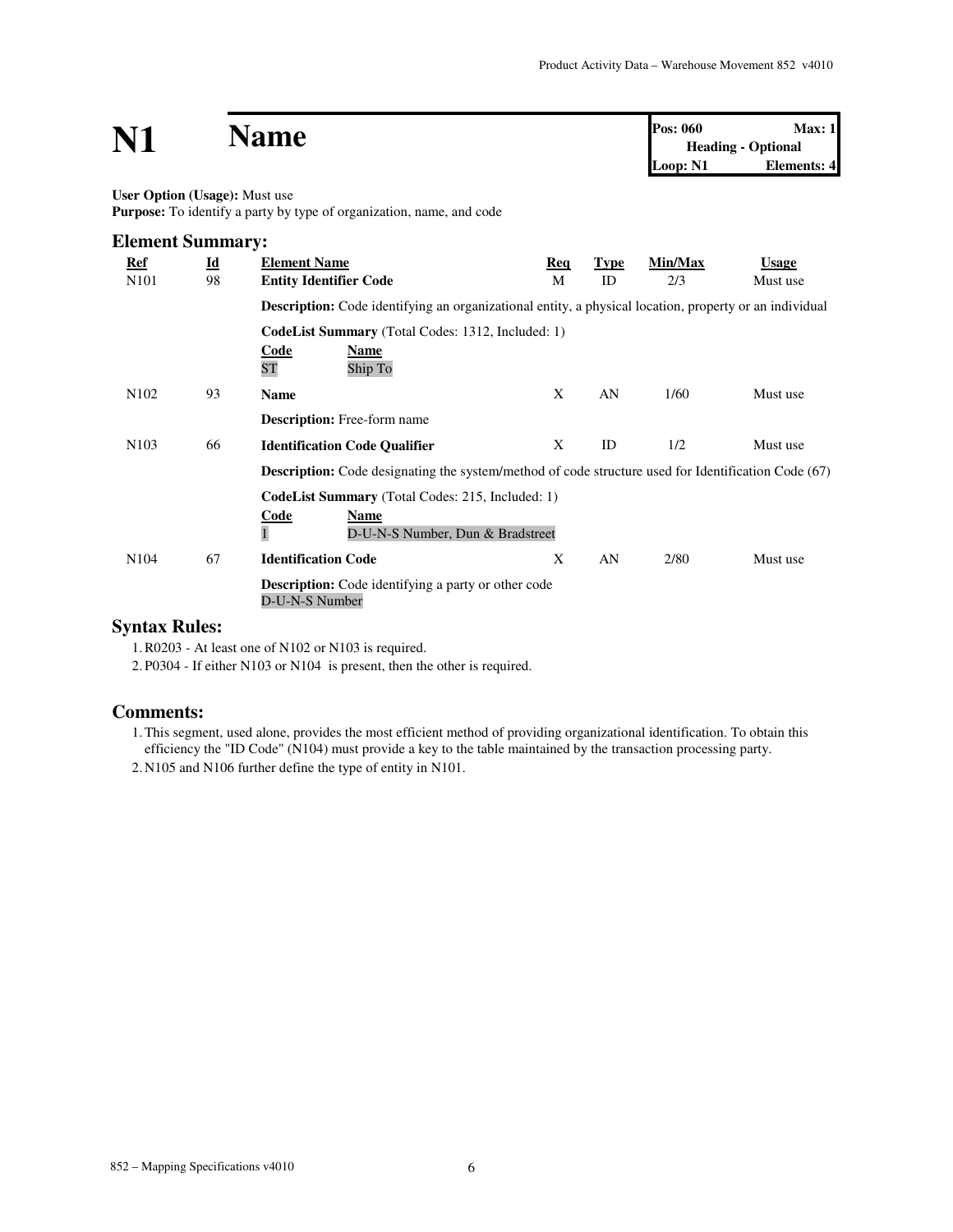### Loop Item Identification **Pos: 010 Repeat: 999999**

**Optional Loop: LIN Elements: N/A**

**User Option (Usage):** Must use Purpose: To specify basic item identification data

#### **Loop Summary:**

| $\underline{\text{Pos}}$ | <u>Id</u>       | <b>Segment Name</b>   | Req | <b>Max Use</b> | Repeat | <b>Usage</b> |
|--------------------------|-----------------|-----------------------|-----|----------------|--------|--------------|
| 010                      | LIN             | Item Identification   |     |                |        | Must use     |
| 020                      | <b>CTP</b>      | Pricing Information   |     | 25             |        | Must use     |
| 030                      | PO <sub>4</sub> | Item Physical Details |     |                |        | Must use     |
| 080                      |                 | Loop ZA               | М   |                |        | Must use     |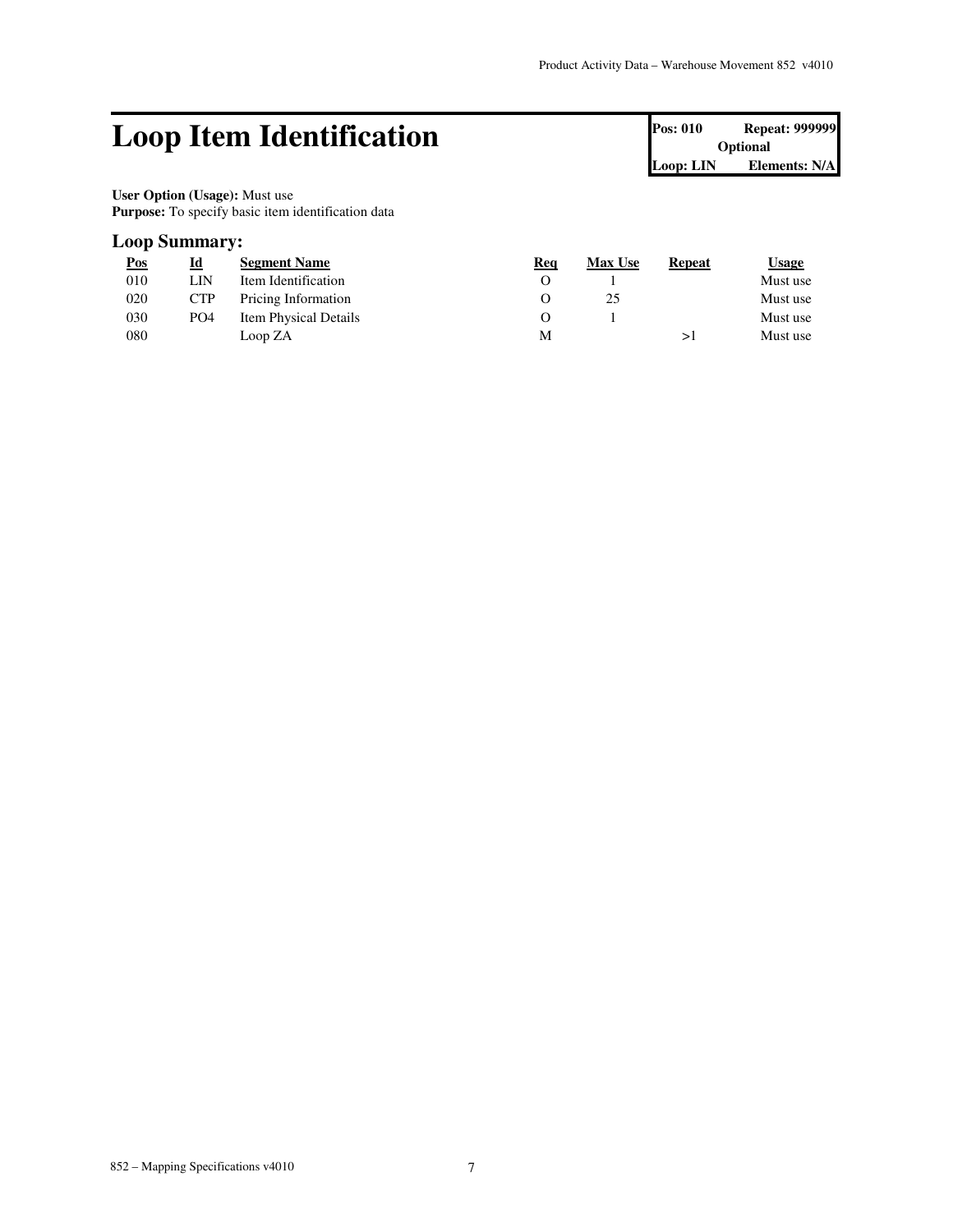# **LIN Item Identification Pos: 010 Max: 1**<br> **Detail - Optional**<br> **Loop: LIN Elements: 6**

**Detail - Optional Linuxer Elements: 6** 

 **User Option (Usage):** Must use Purpose: To specify basic item identification data

#### **Element Summary:**

| Ref<br>LIN <sub>02</sub> | Id<br>235 | <b>Element Name</b><br><b>Product/Service ID Qualifier</b>                                                                                                                                                                                                                      | Req<br>M | <u>Type</u><br>ID | Min/Max<br>2/2 | <b>Usage</b><br>Must use |
|--------------------------|-----------|---------------------------------------------------------------------------------------------------------------------------------------------------------------------------------------------------------------------------------------------------------------------------------|----------|-------------------|----------------|--------------------------|
|                          |           | <b>Description:</b> Code identifying the type/source of the descriptive number used in Product/Service ID<br>(234)                                                                                                                                                              |          |                   |                |                          |
|                          |           | <b>CodeList Summary</b> (Total Codes: 477, Included: 2)<br>Code<br><b>Name</b><br>UI<br>U.P.C. Consumer Package Code (1-5-5)<br>UD<br>U.P.C/EAN Consumer Package Code (2-5-5)<br>ND<br>If $RX - ND$ (NDC)<br>If no UPC is available, will be Purchaser's Item Number (PI)<br>PI |          |                   |                |                          |
| LIN03                    | 234       | <b>Product/Service ID</b>                                                                                                                                                                                                                                                       | M        | AN                | 1/48           | Must use                 |
|                          |           | <b>Description:</b> Identifying number for a product or service<br>Item UPC Number<br><b>EAN</b><br>If RX – NDC<br>If no UPC is available, will be Purchaser's Item Number (6 characters)                                                                                       |          |                   |                |                          |
| LIN <sub>04</sub>        | 235       | <b>Product/Service ID Qualifier</b>                                                                                                                                                                                                                                             | X        | ID                | 2/2            | Used                     |
|                          |           | <b>Description:</b> Code identifying the type/source of the descriptive number used in Product/Service ID<br>(234)<br><b>CodeList Summary</b> (Total Codes: 477, Included: 1)<br>Code<br>Name                                                                                   |          |                   |                |                          |
|                          |           | ZΖ<br><b>Mutually Defined</b>                                                                                                                                                                                                                                                   |          |                   |                |                          |
| LIN05                    | 234       | <b>Product/Service ID</b>                                                                                                                                                                                                                                                       | X        | AN                | 1/48           | Used                     |
|                          |           | <b>Description:</b> Identifying number for a product or service<br><b>Item Description</b>                                                                                                                                                                                      |          |                   |                |                          |
| LIN <sub>06</sub>        | 235       | <b>Product/Service ID Qualifier</b>                                                                                                                                                                                                                                             | X        | ID                | 2/2            | Used                     |
|                          |           | <b>Description:</b> Code identifying the type/source of the descriptive number used in Product/Service ID<br>(234)                                                                                                                                                              |          |                   |                |                          |
|                          |           | <b>CodeList Summary</b> (Total Codes: 477, Included: 1)<br>Code<br>Name<br>PI<br>Purchaser's Item Code                                                                                                                                                                          |          |                   |                |                          |
| LIN07                    | 234       | <b>Product/Service ID</b>                                                                                                                                                                                                                                                       | X        | AN                | 1/48           | Used                     |
|                          |           | <b>Description:</b> Identifying number for a product or service                                                                                                                                                                                                                 |          |                   |                |                          |
|                          |           | <b>CVS</b> Item Number                                                                                                                                                                                                                                                          |          |                   |                |                          |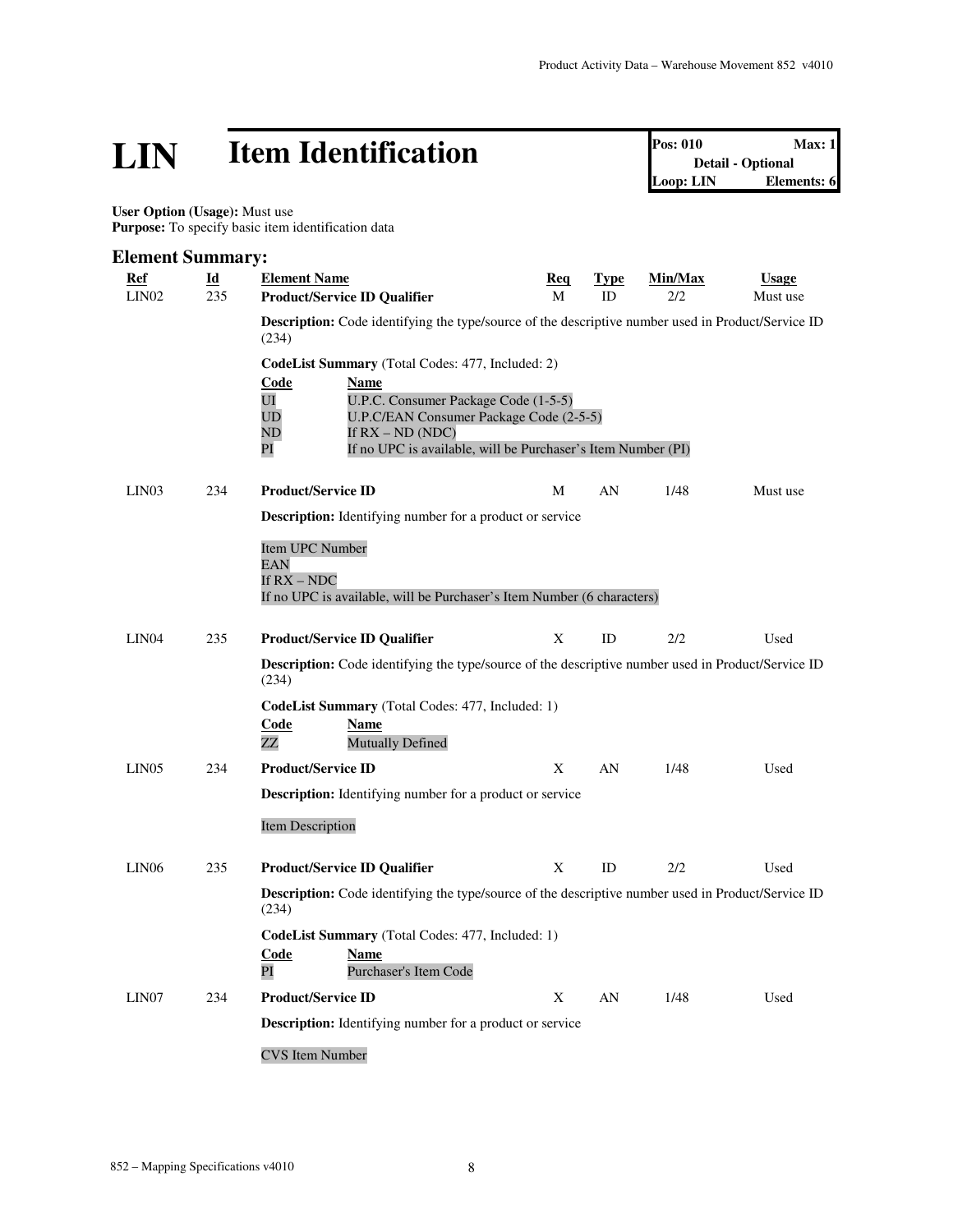#### **Syntax Rules:**

1. P0405 - If either LIN04 or LIN05 is present, then the other is required. 2. P0607 - If either LIN06 or LIN07 is present, then the other is required. 3. P0809 - If either LIN08 or LIN09 is present, then the other is required. 4. P1011 - If either LIN10 or LIN11 is present, then the other is required. 5. P1213 - If either LIN12 or LIN13 is present, then the other is required. 6. P1415 - If either LIN14 or LIN15 is present, then the other is required. 7. P1617 - If either LIN16 or LIN17 is present, then the other is required. 8. P1819 - If either LIN18 or LIN19 is present, then the other is required. 9. P2021 - If either LIN20 or LIN21 is present, then the other is required. 10. P2223 - If either LIN22 or LIN23 is present, then the other is required. 11. P2425 - If either LIN24 or LIN25 is present, then the other is required. 12. P2627 - If either LIN26 or LIN27 is present, then the other is required. 13. P2829 - If either LIN28 or LIN29 is present, then the other is required. 14. P3031 - If either LIN30 or LIN31 is present, then the other is required.

#### **Semantics:**

1.LIN01 is the line item identification

#### **Comments:**

1. See the Data Dictionary for a complete list of IDs.

2.LIN02 through LIN31 provide for fifteen different product/service IDs for each item. For example: Case, Color, Drawing No., U.P.C. No., ISBN No., Model No., or SKU.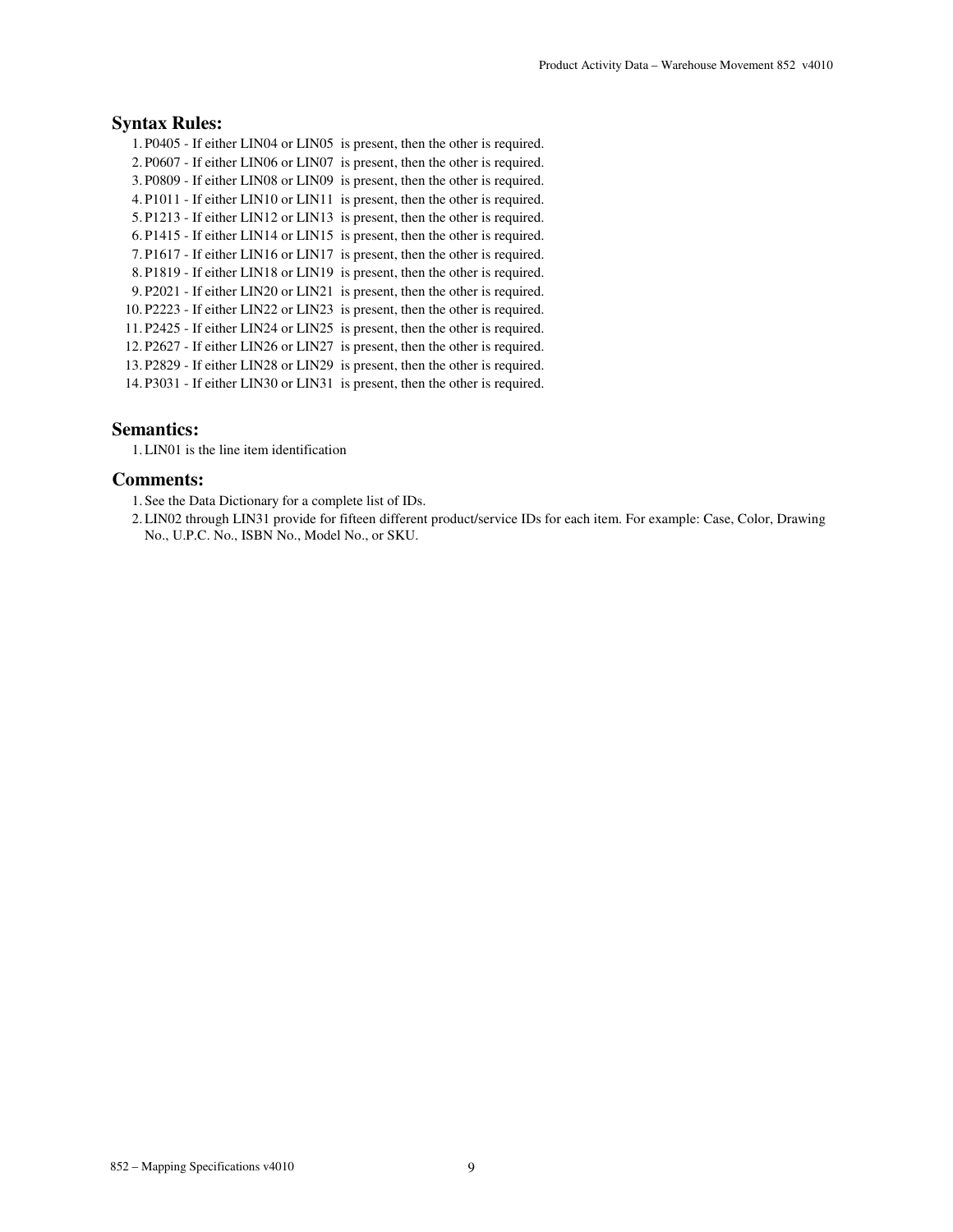## **CTP Pricing Information Pos: 020 Max: 25**<br> **Pos: 020 Max: 25**<br> **Detail - Optional**<br> **Loop: LIN Elements: 2**

**Detail - Optional** Loop: LIN

**User Option (Usage):** Must use **Purpose:** To specify pricing information

#### **Element Summary:**

| <b>Ref</b><br>CTP <sub>02</sub> | $\underline{\mathbf{Id}}$<br>236 | <b>Element Name</b><br><b>Price Identifier Code</b>                                                      | Req<br>Χ | <b>Type</b><br>ID | Min/Max<br>3/3 | <b>Usage</b><br>Must use |
|---------------------------------|----------------------------------|----------------------------------------------------------------------------------------------------------|----------|-------------------|----------------|--------------------------|
|                                 |                                  | <b>Description:</b> Code identifying pricing specification                                               |          |                   |                |                          |
|                                 |                                  | <b>CodeList Summary</b> (Total Codes: 164, Included: 1)<br>Code<br>Name<br><b>UCP</b><br>Unit cost price |          |                   |                |                          |
| CTP <sub>03</sub>               | 212                              | <b>Unit Price</b>                                                                                        | X        | R                 | 1/17           | Must use                 |
|                                 |                                  | <b>Description:</b> Price per unit of product, service, commodity, etc.<br><b>Unit Cost</b>              |          |                   |                |                          |

#### **Syntax Rules:**

1. P0405 - If either CTP04 or CTP05 is present, then the other is required.

2.C0607 - If CTP06 is present, then CTP07 is required.

3.C0902 - If CTP09 is present, then CTP02 is required.

4.C1002 - If CTP10 is present, then CTP02 is required.

5.C1103 - If CTP11 is present, then CTP03 is required.

#### **Semantics:**

1.CTP07 is a multiplier factor to arrive at a final discounted price. A multiplier of .90 would be the factor if a 10% discount is given.

2.CTP08 is the rebate amount.

#### **Comments:**

1. See Figures Appendix for an example detailing the use of CTP03 and CTP04.

2. See Figures Appendix for an example detailing the use of CTP03, CTP04 and CTP07.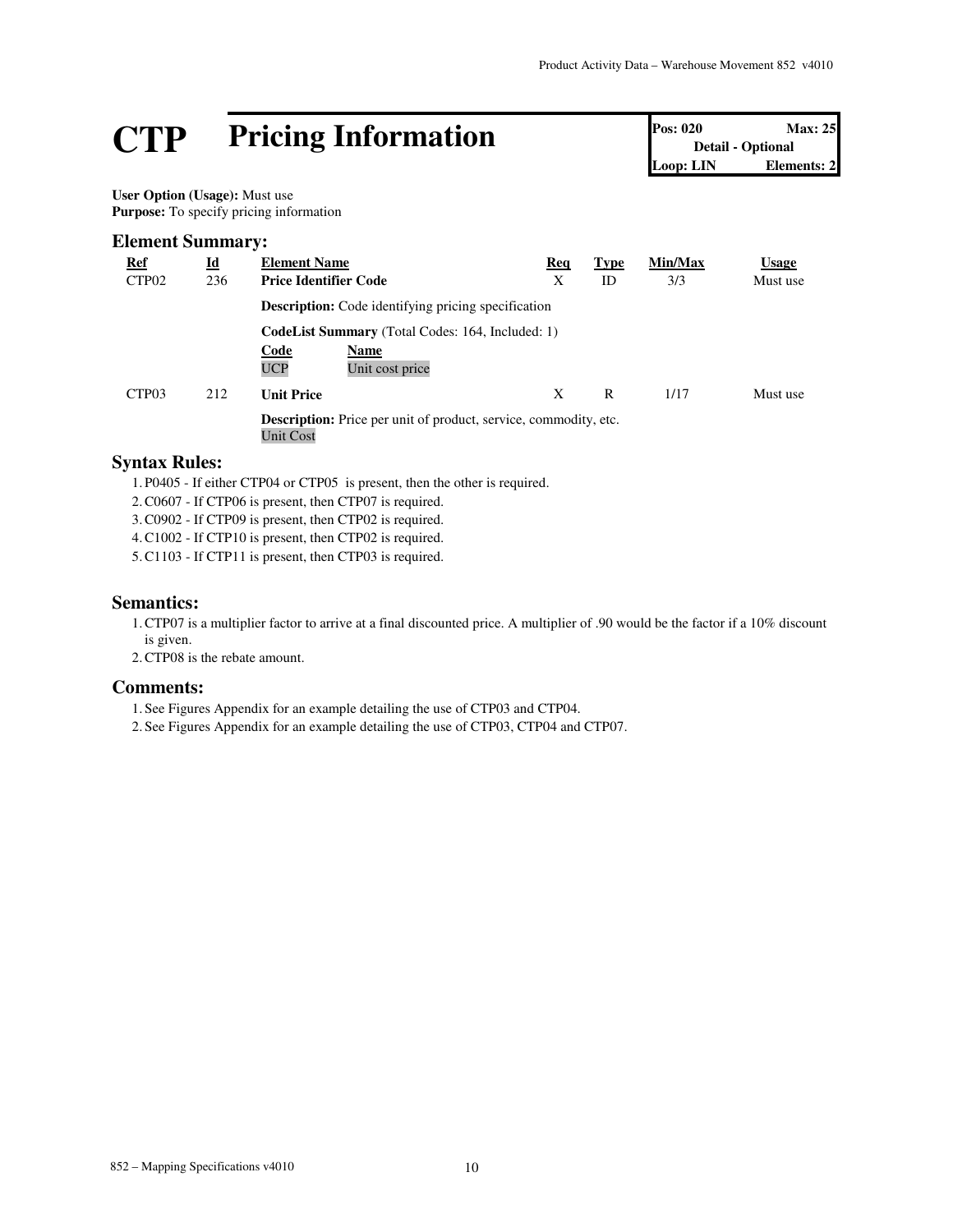### **PO4 Item Physical Details Pos: 030 Max: 1 Detail - Optional Loop: LIN Elements: 1**

**Detail - Optional Loop:** LIN

**User Option (Usage):** Must use

**Purpose:** To specify the physical qualities, packaging, weights, and dimensions relating to the item

#### **Element Summary:**

|--|

| Id<br>__ | <b>Element Name</b> | Rea | $T$ vpe | Min/Max | <b>Jsage</b> |
|----------|---------------------|-----|---------|---------|--------------|
| 356      | Pack                |     |         |         | Must us      |

PO401 356 **Pack** O N0 1/6 Must use

**Description:** The number of inner containers, or number of eaches if there are no inner containers, per outer container P.O. Case Pack

#### **Syntax Rules:**

1. P0203 - If either PO402 or PO403 is present, then the other is required.

- 2.C0506 If PO405 is present, then PO406 is required.
- 3. P0607 If either PO406 or PO407 is present, then the other is required.
- 4. P0809 If either PO408 or PO409 is present, then the other is required.
- 5.C1013 If PO410 is present, then PO413 is required.
- 6.C1113 If PO411 is present, then PO413 is required.
- 7.C1213 If PO412 is present, then PO413 is required.
- 8.L13101112 If PO413 is present, then at least one of PO410, PO411 or PO412 is required.
- 9.C1716 If PO417 is present, then PO416 is required.
- 10.C1804 If PO418 is present, then PO404 is required.

#### **Semantics:**

- 1. PO415 is used to indicate the relative layer of this package or range of packages within the layers of packaging. Relative Position 1 (value R1) is the innermost package.
- 2. PO416 is the package identifier or the beginning package identifier in a range of identifiers.
- 3. PO417 is the ending package identifier in a range of identifiers.
- 4. PO418 is the number of packages in this layer.

#### **Comments:**

1. PO403 - The "Unit or Basis for Measure Code" in this segment position is for purposes of defining the pack (PO401) /size (PO402) measure which indicates the quantity in the inner pack unit. For example: If the carton contains 24 12-Ounce packages, it would be described as follows: Data element 356 = "24"; Data element 357 = "12"; Data element 355 = "OZ".

2. PO413 defines the unit of measure for PO410, PO411, and PO412.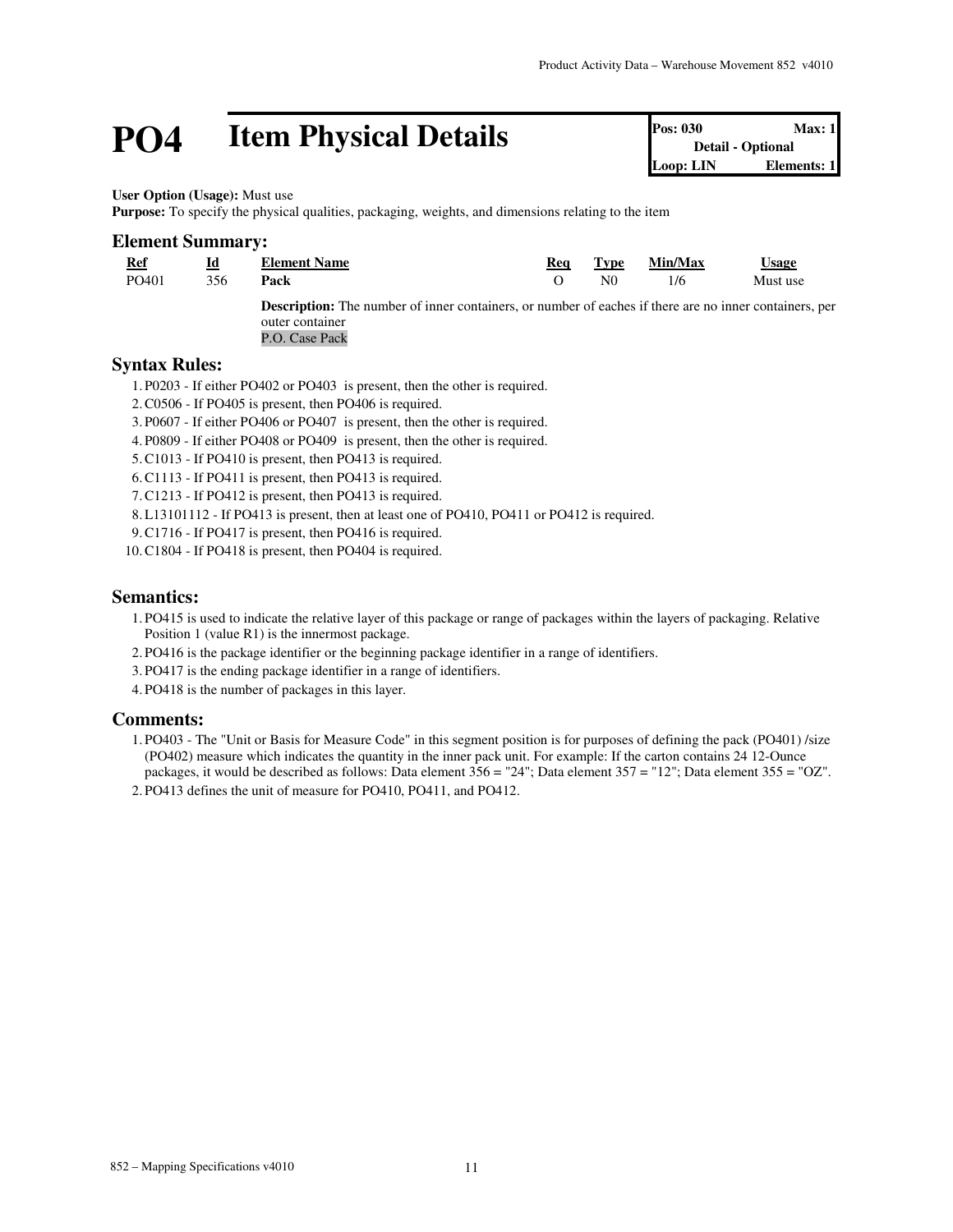### **Loop Product Activity Reporting**

| <b>Pos: 080</b>  | Repest: >1    |  |  |  |  |  |
|------------------|---------------|--|--|--|--|--|
| <b>Mandatory</b> |               |  |  |  |  |  |
| Loop: ZA         | Elements: N/A |  |  |  |  |  |

### **User Option (Usage):** Must use

**Purpose:** To provide activity details concerning product being reported

#### **Loop Summary:**

| Pos | Id | <b>Segment Name</b>               | Rea | <b>Max Use</b> | Repeat | <u>Usage</u> |
|-----|----|-----------------------------------|-----|----------------|--------|--------------|
| 080 | ZΑ | <b>Product Activity Reporting</b> |     |                |        | Must use     |
| 110 |    | SDO Destination Quantity          |     |                |        | Must use     |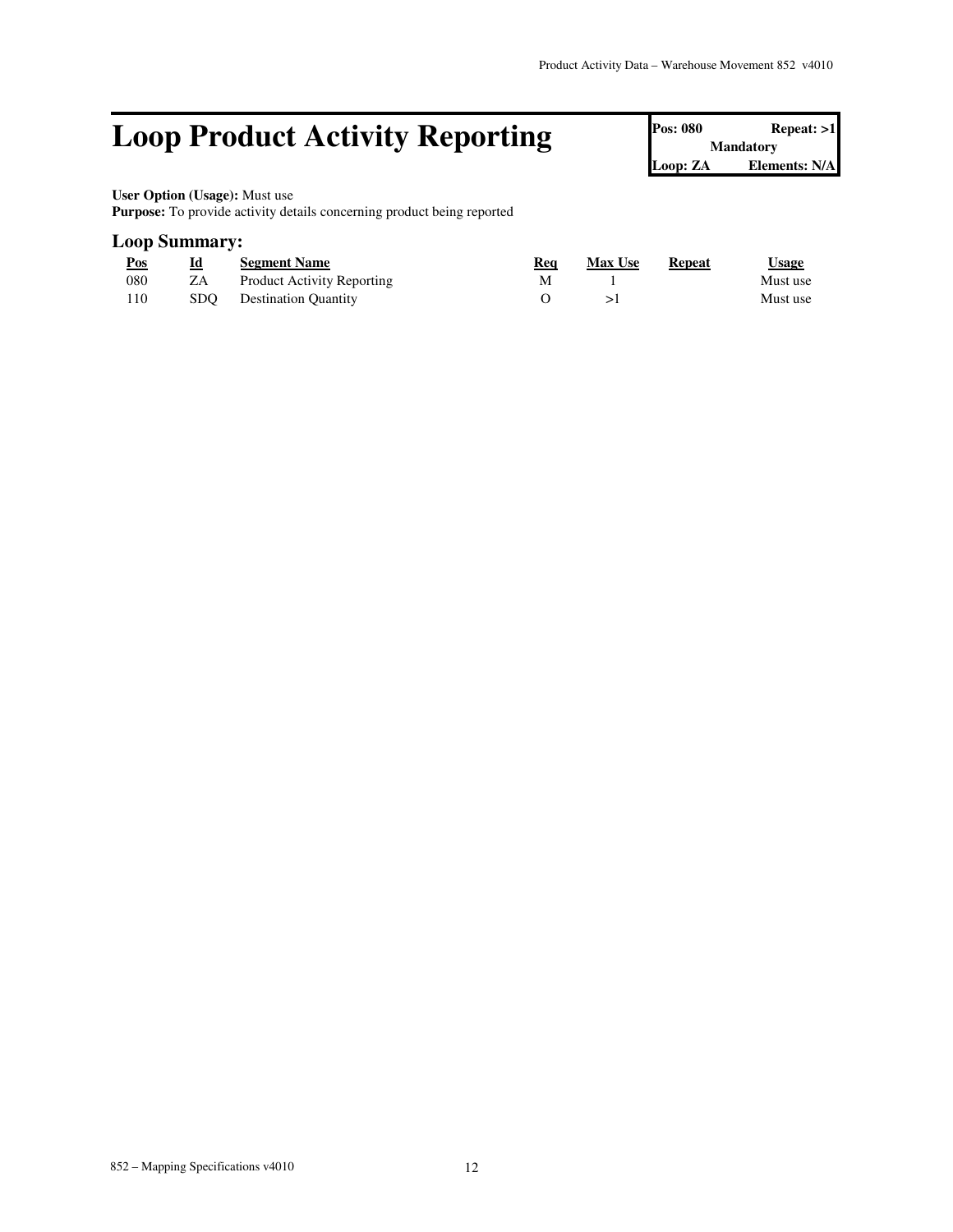### **ZA** Product Activity Reporting

| Pos: 080 | Max: 1                    |
|----------|---------------------------|
|          | <b>Detail - Mandatory</b> |
| Loop: ZA | <b>Elements: 1</b>        |

**User Option (Usage):** Must use

**Purpose:** To provide activity details concerning product being reported

#### **Element Summary: Ref Id Element Name Req Type Min/Max Usage** ZA01 859 **Activity Code** M ID 2/2 Must use **Description:** Code identifying activity details for the product being reported **CodeList Summary** (Total Codes: 39, Included: 8) **Code Name** QA Current Inventory Quantity Available for Shipment or Sale Quantity on Hand Regular QD Additional Demand Quantity Quantity on Hand Promo QM Maximum Inventory Quantity PO Excluded QN Planned Inventory Quantity Active/Inactive QO Quantity Out of Stock QP Quantity On Order, Not Yet Received (Regular + Promo) QR Quantity Received Warehouse Receipt QS Quantity Sold Warehouse Withdrawals (Regular + Promo)

#### **Syntax Rules:**

1. P0203 - If either ZA02 or ZA03 is present, then the other is required.

2. P0405 - If either ZA04 or ZA05 is present, then the other is required.

3. P0607 - If either ZA06 or ZA07 is present, then the other is required.

#### **Semantics:**

1.ZA08 determines if the product activity code in ZA01 refers to a product that is categorized as In-bond merchandise. A "Y" indicates that the activity code applies to a product that is In-bond; an "N" indicates that the activity code does not refer to a product that is In-bond.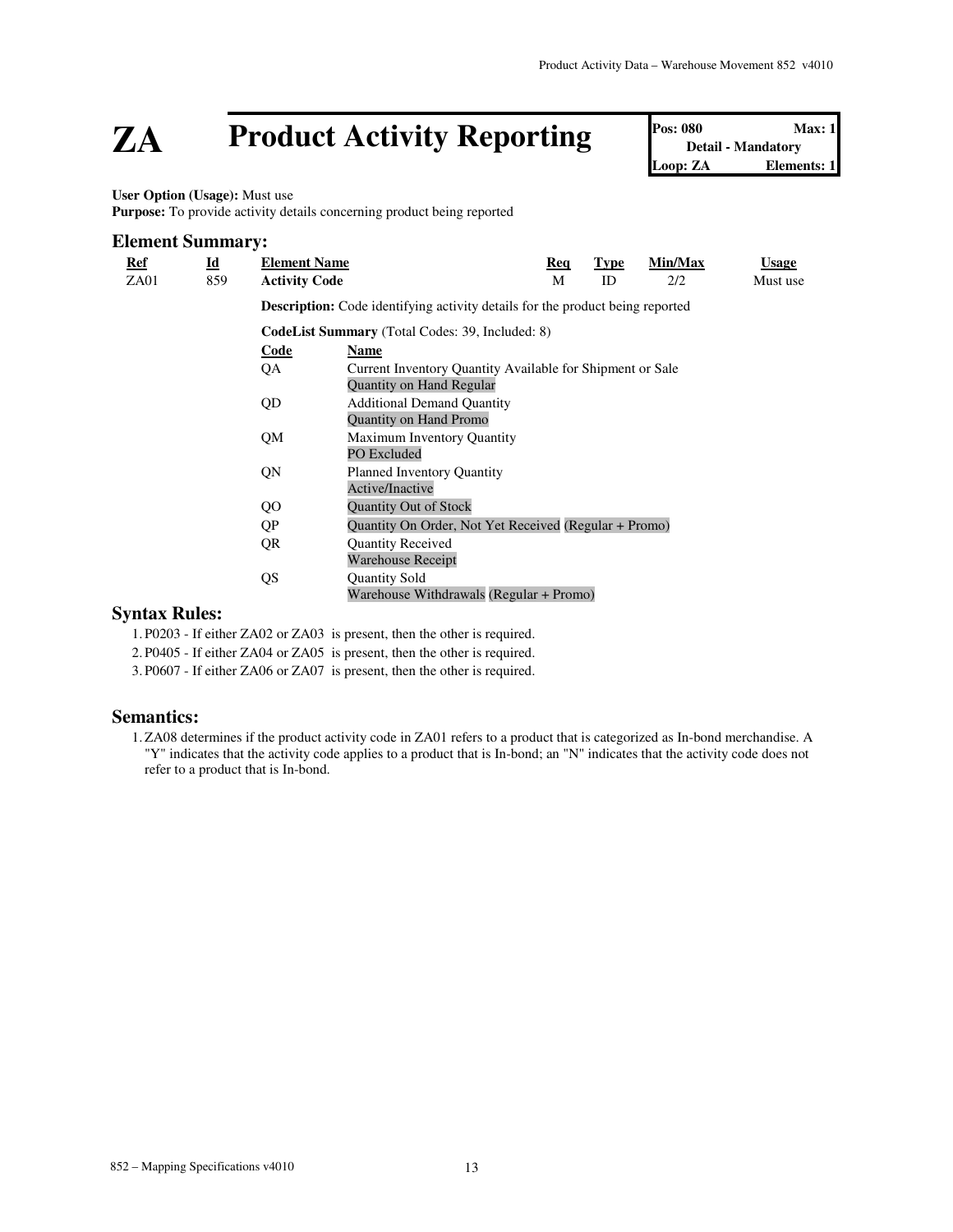# **SDQ Destination Quantity Pos: 110 Max: >1**<br> **Destination Quantity Pos: 110 Detail Detail Detail Detail Detail Detail Elements: 22**

**Detail - Optional Loop: ZA Elements: 22**

**User Option (Usage):** Must use Purpose: To specify destination and quantity detail

#### **Element Summary: Ref Id Element Name Req Type Min/Max Usage** SDQ01 355 **Unit or Basis for Measurement Code** M ID 2/2 Must use **Description:** Code specifying the units in which a value is being expressed, or manner in which a measurement has been taken **CodeList Summary** (Total Codes: 794, Included: 1) **Code Name** PC Piece SDQ02 66 **Identification Code Qualifier** 0 ID 1/2 Must use **Description:** Code designating the system/method of code structure used for Identification Code (67) **CodeList Summary** (Total Codes: 215, Included: 1) **Code Name** 92 Assigned by Buyer or Buyer's Agent SDQ03 67 **Identification Code** M AN 2/80 Must use **Description:** Code identifying a party or other code DC SDQ04 380 **Quantity** M R 1/15 Must use **Description:** Numeric value of quantity **Quantity** SDQ05 67 **Identification Code** X AN 2/80 Must use **Description:** Code identifying a party or other code DC SDQ06 380 **Quantity** X R 1/15 Must use **Description:** Numeric value of quantity **Quantity** SDQ07 67 **Identification Code** X AN 2/80 Used **Description:** Code identifying a party or other code DC SDQ08 380 **Quantity** X R 1/15 Used **Description:** Numeric value of quantity **Quantity** SDQ09 67 **Identification Code** X AN 2/80 Used **Description:** Code identifying a party or other code DC SDQ10 380 **Quantity** X R 1/15 Used **Description:** Numeric value of quantity **Quantity** SDQ11 67 **Identification Code** X AN 2/80 Used **Description:** Code identifying a party or other code DC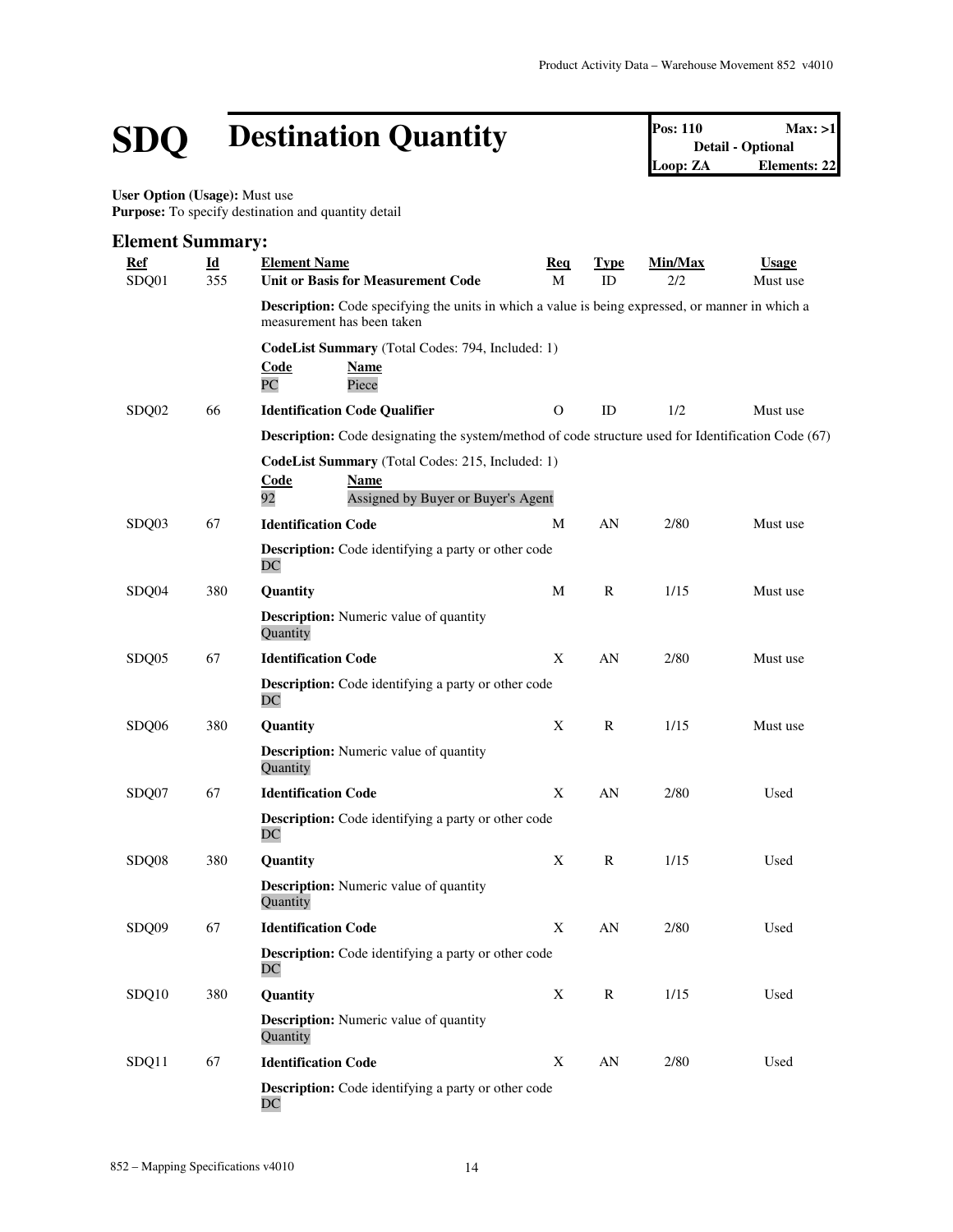| SDQ12 | 380 | Quantity                                                         | Χ | R            | 1/15 | Used |
|-------|-----|------------------------------------------------------------------|---|--------------|------|------|
|       |     | Description: Numeric value of quantity<br>Quantity               |   |              |      |      |
| SDQ13 | 67  | <b>Identification Code</b>                                       | X | AN           | 2/80 | Used |
|       |     | <b>Description:</b> Code identifying a party or other code<br>DC |   |              |      |      |
| SDQ14 | 380 | Quantity                                                         | X | $\mathbb{R}$ | 1/15 | Used |
|       |     | <b>Description:</b> Numeric value of quantity<br>Quantity        |   |              |      |      |
| SDQ15 | 67  | <b>Identification Code</b>                                       | X | AN           | 2/80 | Used |
|       |     | <b>Description:</b> Code identifying a party or other code<br>DC |   |              |      |      |
| SDQ16 | 380 | Quantity                                                         | X | $\mathbb{R}$ | 1/15 | Used |
|       |     | <b>Description:</b> Numeric value of quantity<br>Quantity        |   |              |      |      |
| SDQ17 | 67  | <b>Identification Code</b>                                       | X | AN           | 2/80 | Used |
|       |     | <b>Description:</b> Code identifying a party or other code<br>DC |   |              |      |      |
| SDQ18 | 380 | Quantity                                                         | X | $\mathsf{R}$ | 1/15 | Used |
|       |     | <b>Description:</b> Numeric value of quantity<br>Quantity        |   |              |      |      |
| SDQ19 | 67  | <b>Identification Code</b>                                       | X | AN           | 2/80 | Used |
|       |     | <b>Description:</b> Code identifying a party or other code<br>DC |   |              |      |      |
| SDQ20 | 380 | <b>Quantity</b>                                                  | X | R            | 1/15 | Used |
|       |     | <b>Description:</b> Numeric value of quantity<br>Quantity        |   |              |      |      |
| SDQ21 | 67  | <b>Identification Code</b>                                       | X | AN           | 2/80 | Used |
|       |     | Description: Code identifying a party or other code<br>DC        |   |              |      |      |
| SDQ22 | 380 | Quantity                                                         | X | $\mathbb{R}$ | 1/15 | Used |
|       |     | <b>Description:</b> Numeric value of quantity<br>Quantity        |   |              |      |      |

#### **Syntax Rules:**

1. P0506 - If either SDQ05 or SDQ06 is present, then the other is required. 2. P0708 - If either SDQ07 or SDQ08 is present, then the other is required. 3. P0910 - If either SDQ09 or SDQ10 is present, then the other is required. 4. P1112 - If either SDQ11 or SDQ12 is present, then the other is required. 5. P1314 - If either SDQ13 or SDQ14 is present, then the other is required. 6. P1516 - If either SDQ15 or SDQ16 is present, then the other is required. 7. P1718 - If either SDQ17 or SDQ18 is present, then the other is required. 8. P1920 - If either SDQ19 or SDQ20 is present, then the other is required. 9. P2122 - If either SDQ21 or SDQ22 is present, then the other is required.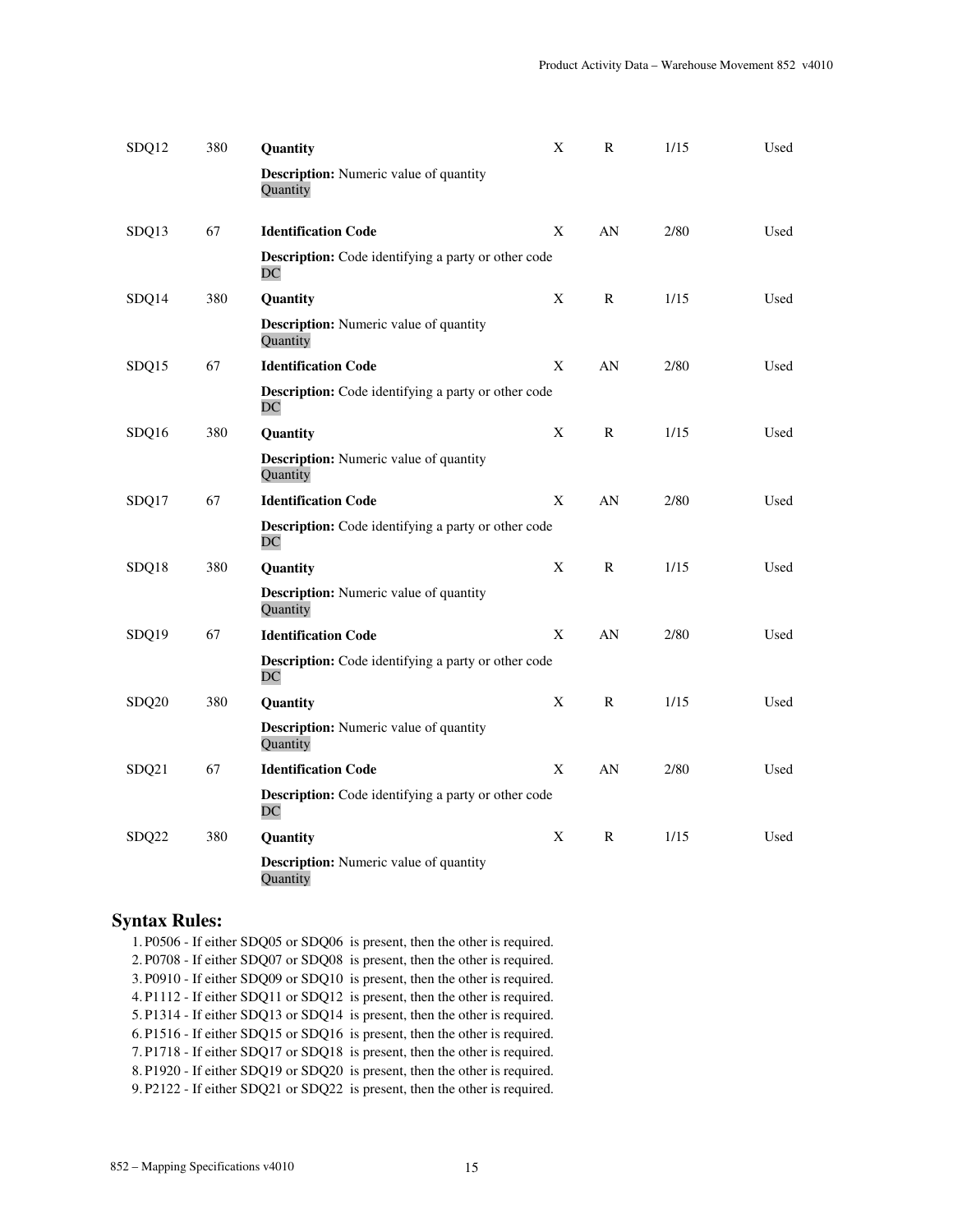#### **Semantics:**

1. SDQ23 identifies the area within the location identified in SDQ03, SDQ05, SDQ07, SDQ09, SDQ11, SDQ13, SDQ15, SDQ17, SDQ19, and SDQ21.

#### **Comments:**

- 1. SDQ02 is used only if different than previously defined in the transaction set.
- 2. SDQ03 is the store number.
- 3. SDQ23 may be used to identify areas within a store, e.g., front room, back room, selling outpost, end aisle display, etc. The value is agreed to by trading partners or industry conventions.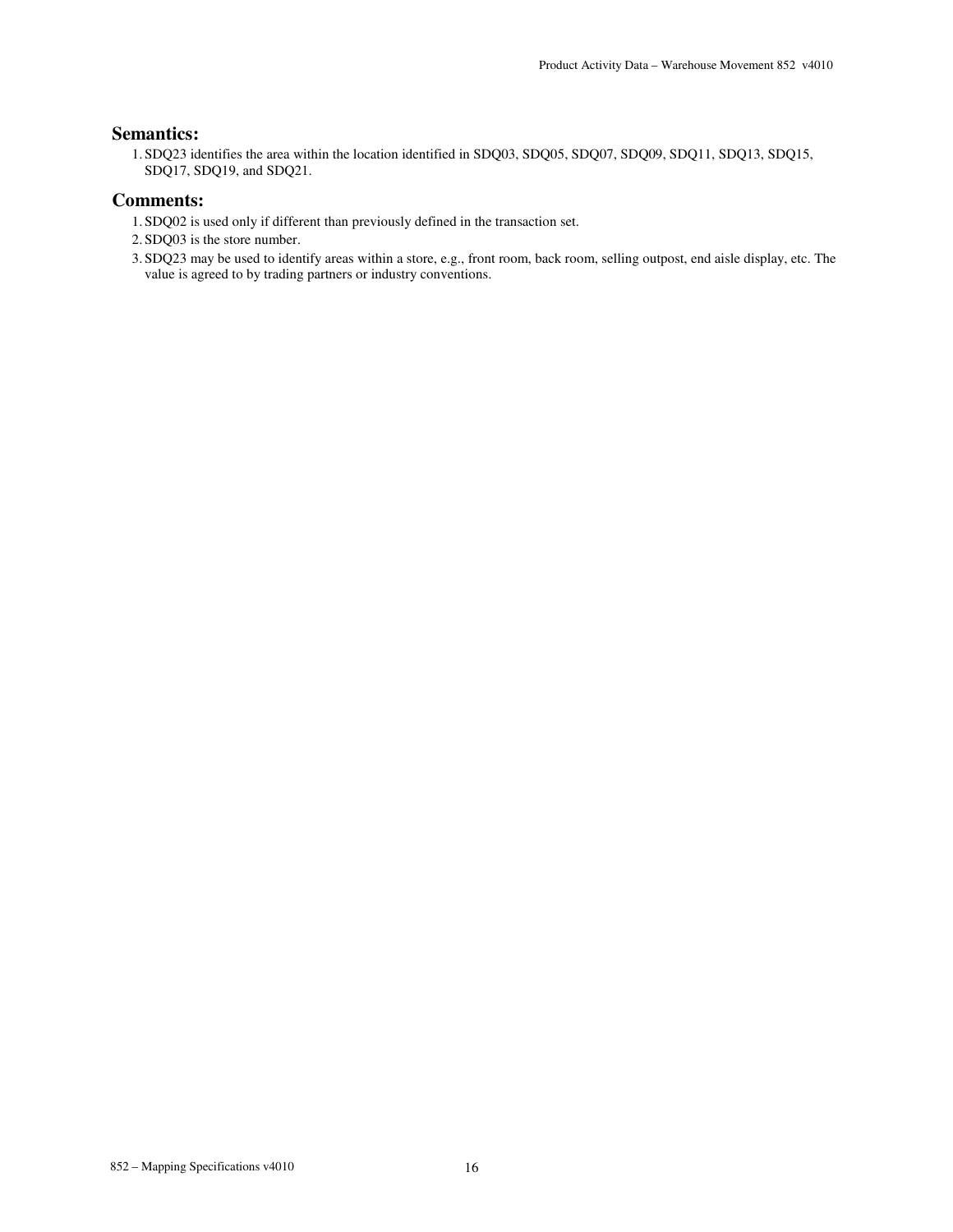# **CTT Transaction Totals Pos: 010 Max: 1**<br> **Pos: 010 Max: 1**<br> **CODER**<br> **Elements: 1**<br> **CODER**<br> **Elements: 1**

**Summary - Optional Elements: 1** 

#### **User Option (Usage):** Must use

**Purpose:** To transmit a hash total for a specific element in the transaction set

#### **Element Summary: Ref Id Element Name Req Type Min/Max Usage** CTT01 354 **Number of Line Items** M N0 1/6 Must use **Description:** Total number of line items in the transaction set Number of Line Items (Count of LIN Segments)

#### **Syntax Rules:**

1. P0304 - If either CTT03 or CTT04 is present, then the other is required.

2. P0506 - If either CTT05 or CTT06 is present, then the other is required.

#### **Comments:**

1.This segment is intended to provide hash totals to validate transaction completeness and correctness.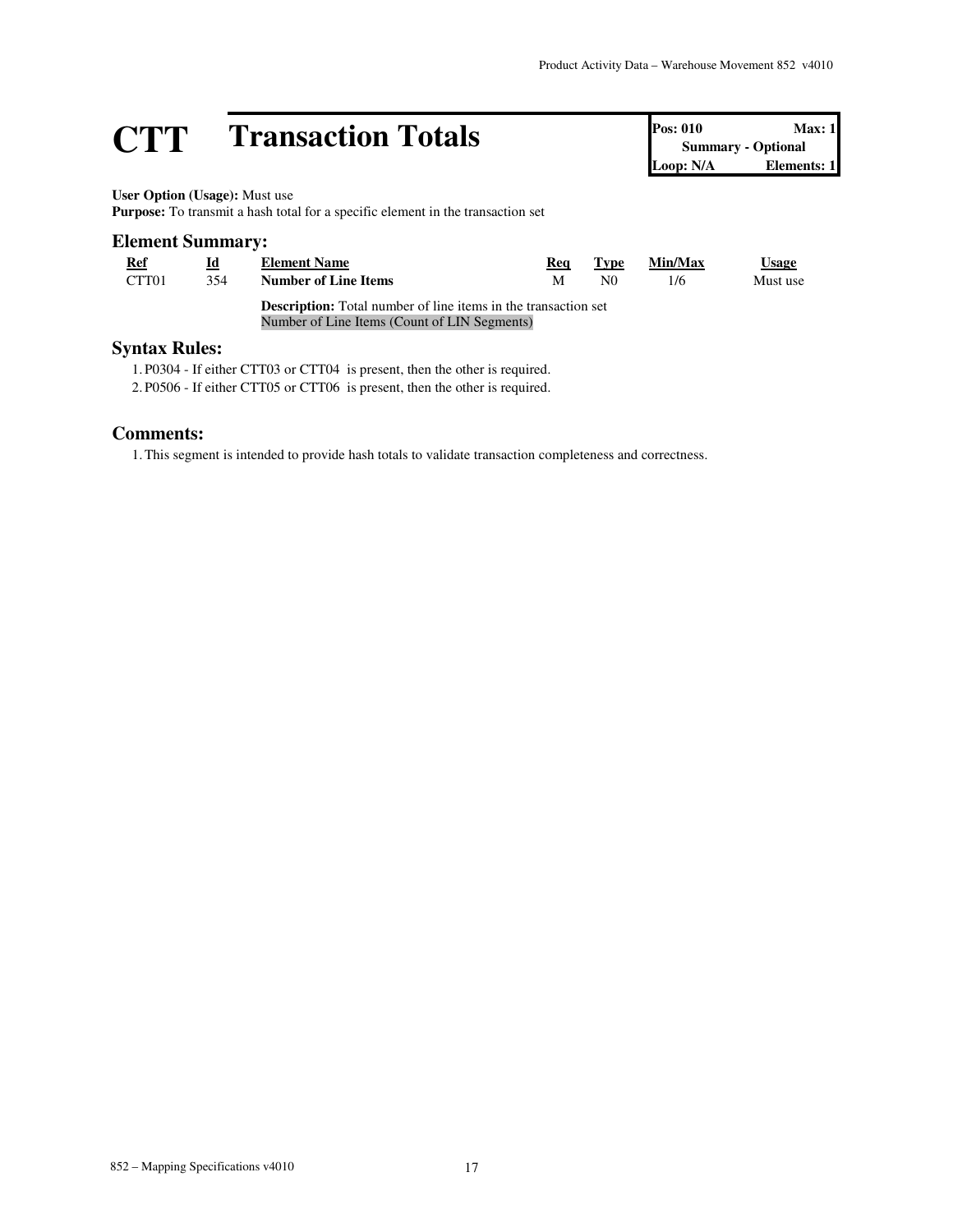# **SE Transaction Set Trailer Pos: 020 Max: 1**<br> **Doop: N/A Pos: 020 Max: 1**<br> **Loop: N/A Elements: 2**

**Summary - Mandatory Elements: 2** 

#### **User Option (Usage):** Must use

Purpose: To indicate the end of the transaction set and provide the count of the transmitted segments (including the beginning (ST) and ending (SE) segments)

#### **Element Summary:**

| <b>Ref</b>       | $\underline{\mathbf{Id}}$ | <b>Element Name</b>                                                                                                                                                | Req | <b>Type</b>    | Min/Max | Usage    |  |  |
|------------------|---------------------------|--------------------------------------------------------------------------------------------------------------------------------------------------------------------|-----|----------------|---------|----------|--|--|
| SE <sub>01</sub> | 96                        | <b>Number of Included Segments</b>                                                                                                                                 | M   | N <sub>0</sub> | 1/10    | Must use |  |  |
|                  |                           | <b>Description:</b> Total number of segments included in a transaction set including ST and SE segments                                                            |     |                |         |          |  |  |
| SE <sub>02</sub> | 329                       | <b>Transaction Set Control Number</b>                                                                                                                              | M   | AN             | 4/9     | Must use |  |  |
|                  |                           | <b>Description:</b> Identifying control number that must be unique within the transaction set functional<br>group assigned by the originator for a transaction set |     |                |         |          |  |  |

#### **Comments:**

1. SE is the last segment of each transaction set.